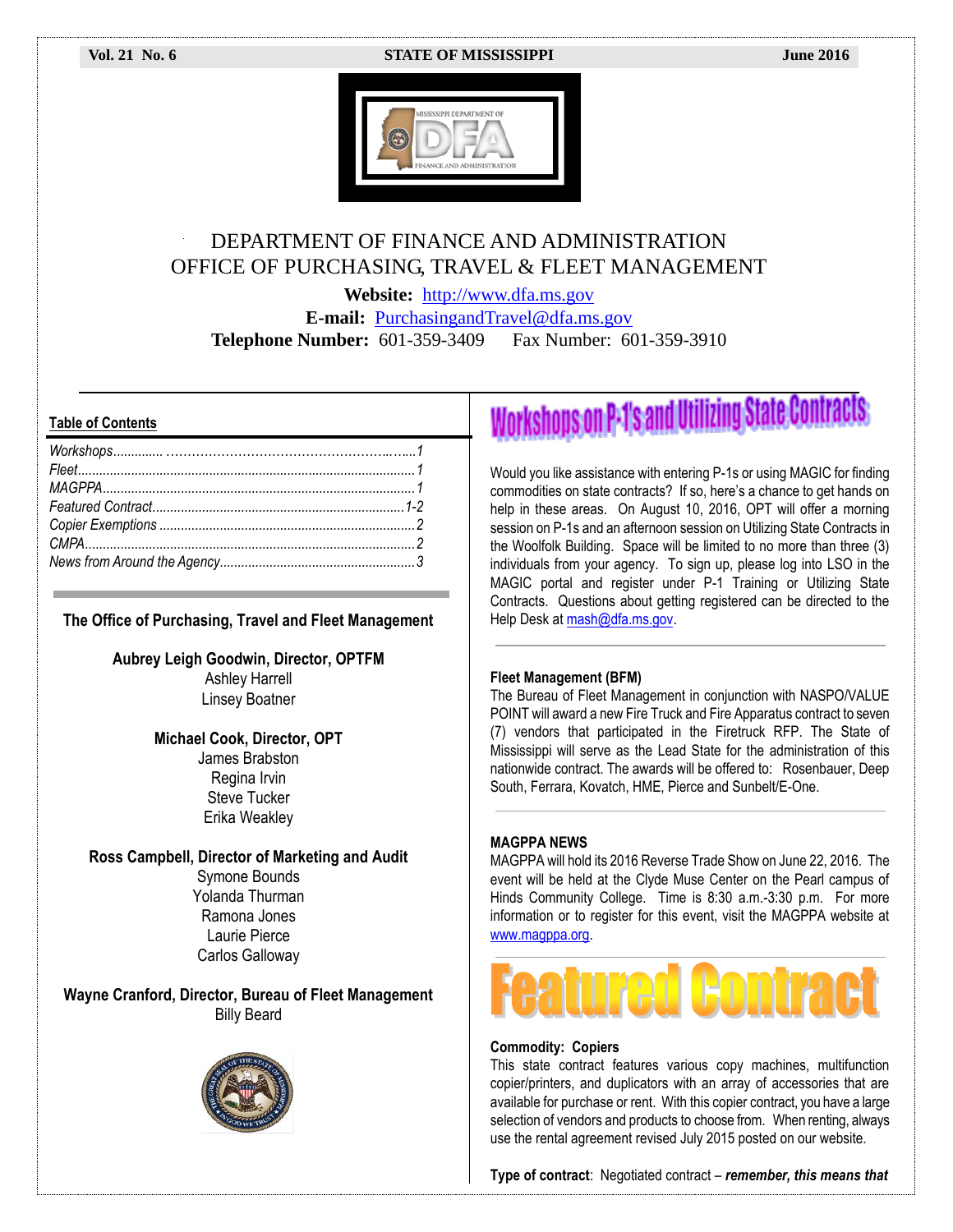#### **PURCHASING NOTES-JUNE 2016**

*you can negotiate your best price from the vendors on contract!*  The negotiated contracts are established on the basis of proposals from many vendors. These proposals are evaluated with contracts being awarded to all vendors whose prices are "comparable." These contracts may be used by any agency. Negotiated contracts are "convenience" contracts and serve to establish a **maximum price** that can be paid for any item covered by the contract. Agencies may purchase items covered by a negotiated contract from other than the awarded contract vendor provided they follow the applicable procedures set forth in Section 31-7- 13 of the Mississippi Code, 1972 Annotated.

#### **Dates of Copier Contract: May 1, 2016 through April 30, 2017.**

As of May 1, 2016, we now have 9 vendors on contract offering a variety of copier products. The best way to look at products and compare prices among the vendors is to go to our website for copier products at: <http://www.dfa.state.ms.us/Purchasing/StateContracts.html>

**Contract Analyst:** Erika Weakley, [erika.weakley@dfa.ms.gov](mailto:erika.weakley@dfa.ms.gov)

**Contract Spend:** During the last reporting period, contract spend was approximately \$6,853,920.59.

#### **Copier Exemptions from ITS**

Devices with a primary function of copying are purchased from DFA copier contracts. If the device purchased from the DFA contract will be networked and the total purchase price or the total for the term of the lease is over \$250,000, the agency must submit an Exemption Request for ITS approval. The exemption may be granted by ITS (via CP-1), but it does not exempt the agency from following normal procurement procedures. Copier contracts must be sent to DFA (via P-1) for approval, after receipt of a CP-1 where required, and if the agency is renting the copier, the Generic Rental Agreement must be used.



#### **2016 Class Schedule**

| <b>Dates</b>       | Location                       |
|--------------------|--------------------------------|
| <b>July 19-21</b>  | <b>Woolfolk Annex Building</b> |
| September 20-22    | <b>Woolfolk Annex Building</b> |
| November 29-Dec. 1 | <b>Woolfolk Annex Building</b> |

## CONGRATULATIONS TO THE MAY 2016 CMPA GRADUATES

*Cheryl Baggett, MDOT Verneshia Cody, DHS Amanda Diaz, Boswell Ramona Jones, DFA Shelly Legrand, MGC Carmen Miley, MDOT Tiffany Murriel, DFA Benjamin Purser, Boswell Belinda Redmond, Ole Miss Ruth Ross-Wright, UMMC Deborah Routt, EMSH Mark Smith, MDAH Cynthia Thorne, MDOT Lenora Townsend, DEQ Jeannine Walters, Ole Miss April Wilson, MDAC*





**PAGE 2**